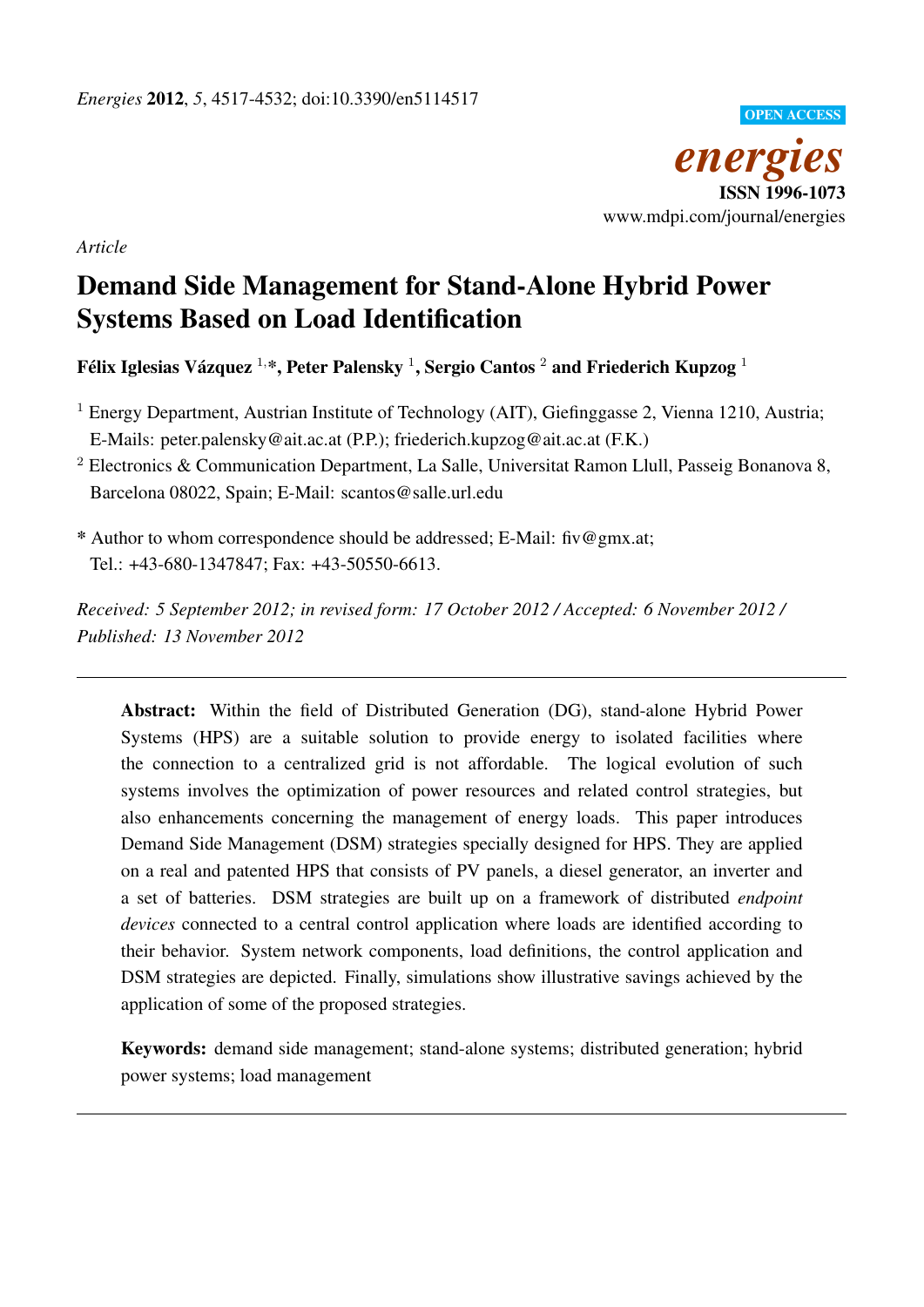## 1. Introduction

The prominent role that distributed generation (DG) has achieved in the last years has been already emphasized several times, e.g., [\[1,](#page-14-0)[2\]](#page-14-1). The economical and operational benefits of DG are multiple [\[3\]](#page-14-2), and the main driving forces that guarantee their continuous evolution and spread are located in stable factors, *i.e.*, DG scientific and technical advances, restrictions on the construction of new transmission lines, increasing demands of power reliability, the consequences of the electricity market liberalization and concerns about sustainability and energy efficiency [\[4\]](#page-14-3). In short, we can say that DG is intended to improve the overall system efficiencies compared with centralized grid model, given that the proximity between consumers and suppliers avoids extra costs in the energy transportation, transformation and management.

Beyond the introduced benefits, small-scale electricity generation is fundamental for isolated, stand-alone scenarios, *i.e.*, environments that are not electrified as they are located in places where electrical grid is difficult to be installed, cannot be installed, or it is not worth affording the costs; for instance, village electrification in developing countries, isolated farms, remote area electrification, movable energy box for transitory purposes, telecommunications equipment designed to work in wilderness or rural areas, *etc*.

Such cases make the most of sustainable systems that are autonomous or stand-alone. In this regard, HPS are usually deployed as stand-alone DG systems. HPS develop a smart combination of two or more energy conversion technologies to obtain synergistic benefits and optimized performances due to the intelligent management of resources. A typical HPS is composed by one or more renewable energy sources—e.g., photovoltaic modules (PV) or wind turbines—batteries for the energy storage and a fuel cell or a power generator (diesel) as a backup system.

In order to make HPS competitive, the energy efficiency optimization of the whole system becomes essential. The optimization can be faced from different perspectives (Figure [1\)](#page-1-0):

- 1. By means of more efficient, smaller, cheaper, more long-lived or more sustainable energy sources. For instance, a single or dual axis solar tracker instead of fixed PV points to be advisable to improve the relationship between size and power.
- 2. Enhancements in the management network, whether optimized equipment (e.g., inverters, low-power data and command transceivers, *etc*.), advanced control strategies or improved context awareness capabilities.
- 3. In an ideal scenario, HPS work connected to a set of high efficiency energy loads (usually household appliances), which allow the maximum exploitation of the system potential.

<span id="page-1-0"></span>Figure 1. Elements of a HPS network. Energy storage units (batteries) are simultaneously considered as "energy sources" and "loads".

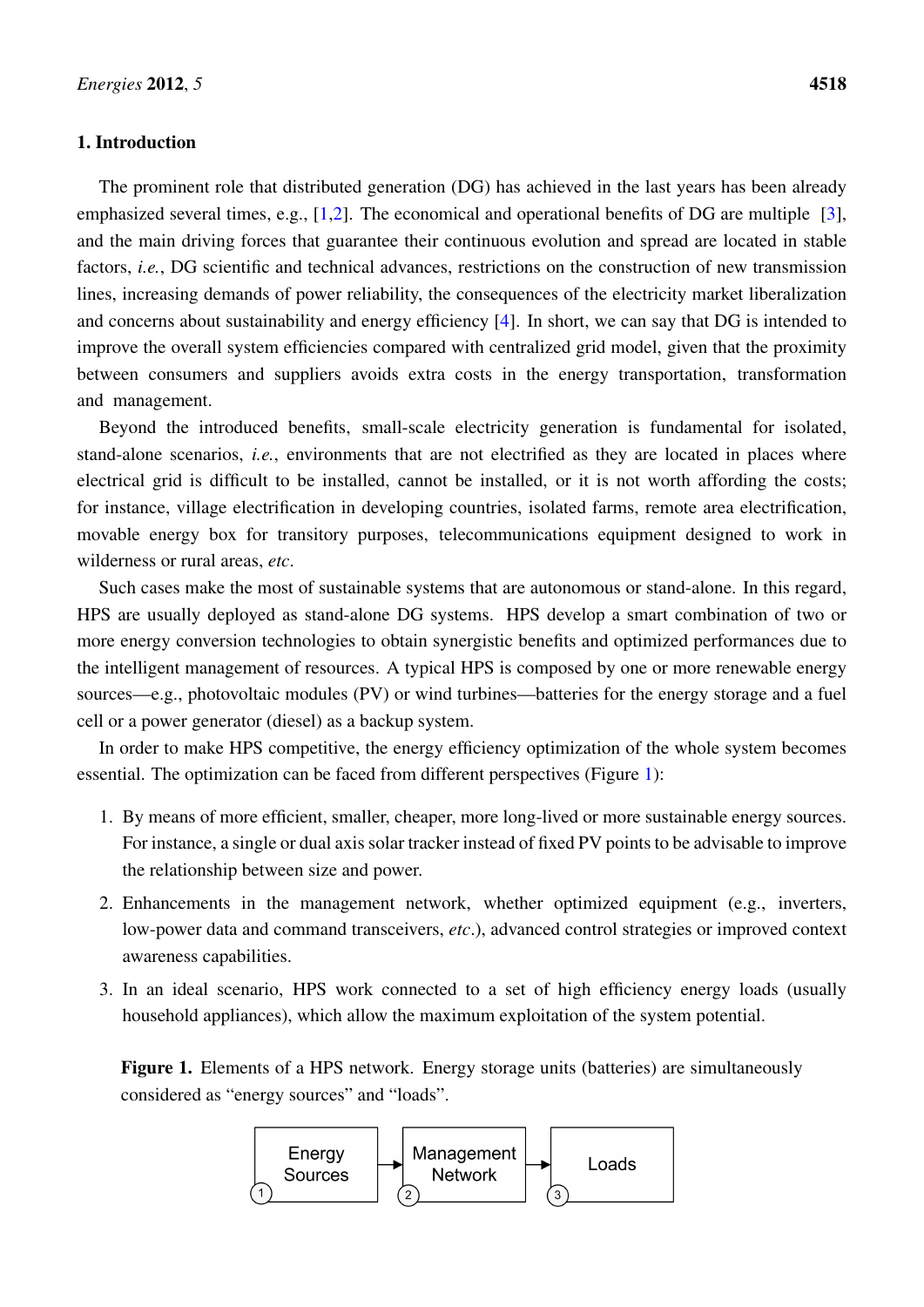Covering points 2 and 3, some advanced systems consider optimization by empowering a conscious usage of energy loads in users (*i.e.*, persuasive technologies [\[5\]](#page-14-4)) and also by a smart placement of loads based on the global system status. Designs and methodologies that exploit these aspects are usually referred to as demand side management or DSM [\[6\]](#page-14-5).

The current paper presents a DSM control system and strategies developed for a real market stand-alone HPS solution: the Wattpic Autonomous Solar Source (FSA) Container. The control system is embedded in a distributed network built on LonWorks technology in the early, prototype phase, but intended to be partially implemented using wireless networks (e.g., Zigbee, DASH7, *etc*.) according to the pursued features concerning mobility and flexibility. DSM development includes novelty control strategies based on *load identification*. In this respect, simulations carried out with models based on a real scenario show up to 28% fossil fuel reduction compared with classic performances without DSM.

#### 2. DSM Related Literature

The concern for DSM is not new; the importance of providing solutions that influence costumers uses of electricity was already a matter of study in the 1980s. Even then, DSM were considered regardless of the kind of utility or geographic region, equally suitable "to all utilities across the country whether large or small; cooperative, municipal, or investor-owned; and urban or rural" [\[7\]](#page-14-6).

In its broadest sense—not focusing only in DSM for DG—the main DSM techniques that have been put into practice can be summarized as follows [\[8\]](#page-14-7): (a) the usage of night-time electricity heating and storage heaters [\[9\]](#page-14-8); (b) the adoption of load limiters, *i.e.*, loads and circuits that can be switched off when the whole demand is over a defined threshold  $[10]$ ; (c) the activation of programs that boost customized or reduced pricing based on the usage of electricity, curve flattening, peak shaving or desirable time slots [\[11\]](#page-14-10); (d) the inclusion of smart appliances that manage their own running (disconnection, deferment, *etc.*) according to electricity spot price curves, demand prediction, occupancy, sleeping times, *etc*. [\[12,](#page-15-0)[13\]](#page-15-1); (e) smart metering and updated feedbacks with persuasive purposes [\[5\]](#page-14-4); (f) in a wider scope, the management of loads and generators based on frequency regulation [\[14\]](#page-15-2).

The special characteristics of DG, and more specifically of stand-alone microgrids based on HPS, entail constraints and limitations to the introduced approaches and also draw a very specific scenario for DSM strategies. For instance, since solar generation is concentrated in periods, to hold the demand together matching such periods instead of flattening the demand curve can be advisable (note that it is an opposite strategy to the expected for the normal grid). As far as wind generation is concerned, the localized and stochastic nature of wind also requires the application of accurate load management and control strategies able to cope with intermittency and fluctuations that can cause power and system degradation and failures [\[15\]](#page-15-3). An introduction to stand-alone microgrids, HPS and power management strategies (PMS) can be seen in [\[16\]](#page-15-4). The cooperative work of DSM and PMS are set to reach highefficient, optimized performances.

*Load shifting* is one of the DSM techniques—appropriate for HPS—that has been proposed several times for the management of microgrids and DG, e.g., [\[17\]](#page-15-5). However, in the related literature there is a lack of canonic definitions or even proposals of DSM solutions for the specific field of stand-alone HPS, focusing preferably on the optimization of the power generation management. In any case, it is worth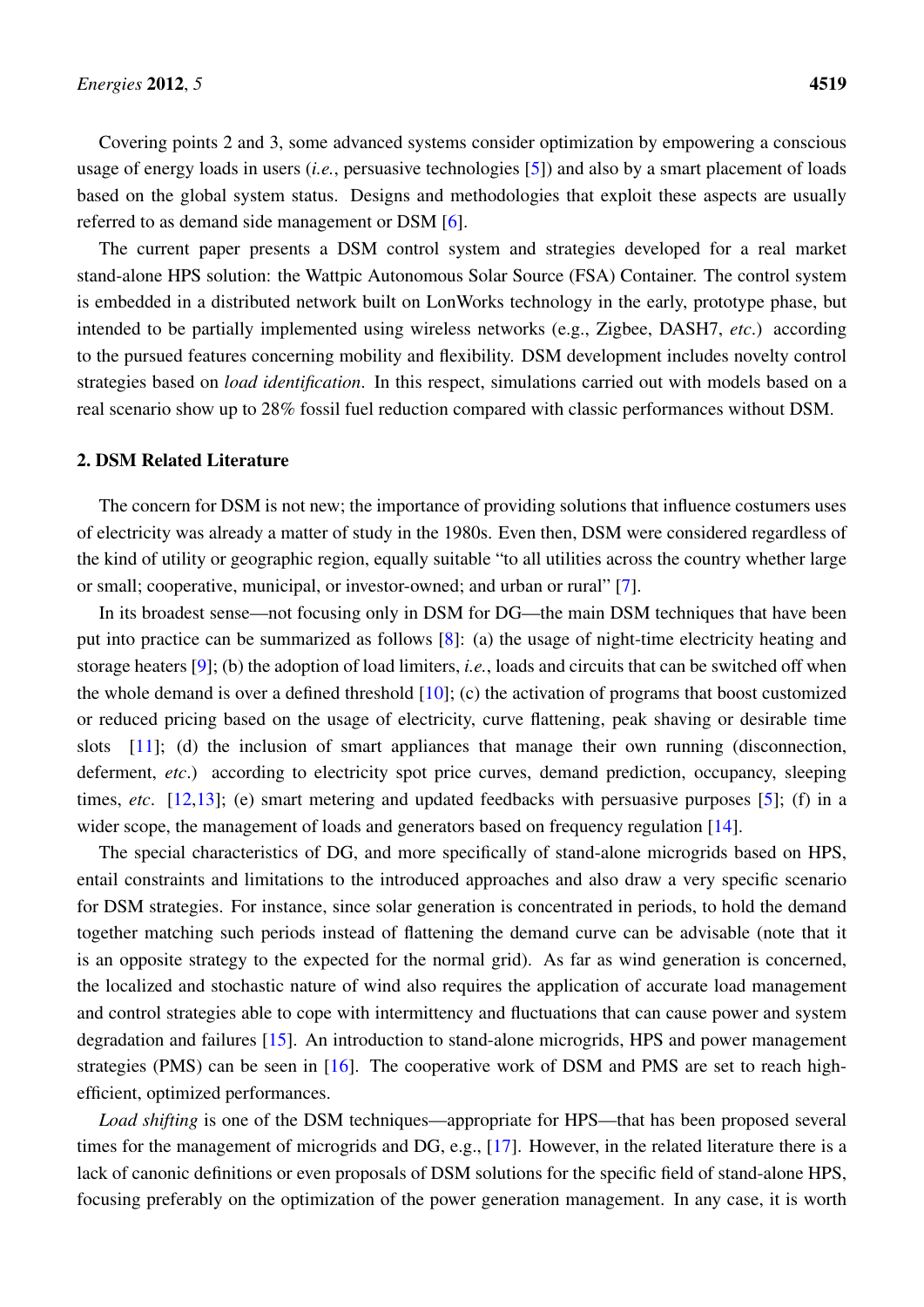mentioning  $[18]$ , where DSM solutions are evaluated in a HPS case study, reaching estimations of 15% electricity consumption reduction.

In this respect, the current work fills this gap presenting a set of DSM strategies suitable for stand-alone HPG.

# 3. FSA System

A FSA with DSM, as a real market example of DG system technology, is formed by a stand-alone HPS, a control and data acquisition network, a control application and a set of endpoint devices for the connection of electricity loads. It is devised to be a PV based plug-and-play energy system, with all its components packaged inside a standard shipping container. Figure [2](#page-3-0) offers a graphical representation of a FSA machine.

<span id="page-3-0"></span>



Nowadays FSA are manufactured in three different sizes: Basic (with  $60 \text{ m}^2$  of solar surface and a power capacity of 8–11 kWp), Super (155 m<sup>2</sup>, 21–29 kWp) and Mega (300 m<sup>2</sup>, 41–56 kWp). Diesel generator, tracking, the proposed DSM and a triphasic inverter instead of monophasic are offered as optional features.

# *3.1. Stand-alone HPS & Data Acquisition Network*

Figure [3](#page-4-0) shows a scheme of the basic architecture of a FSA. Connected by a LonWorks network, adapted switches are controlled by an embedded CPU that executes the control application. This application rules the whole system. To accurately do that, LonWorks nodes collect information concerning the status of the different FSA elements.

By default, the main information collected in the data acquisition network is as follows:

- PV voltages and currents:  $V_{q1}$ ,  $V_{q2}$ ,  $I_{q1}$ ,  $I_{q2}$ ;
- Batteries voltage, charge and discharge currents, and state of charge (SOC):  $V_{bat}$ ,  $I_c$ ,  $I_{dc}$ , *SOC*;
- Generator voltage and current:  $V_{gen}$ ,  $I_{gen}$ ;
- Load circuit voltage and current:  $V_{load}$ ,  $I_{load}$ .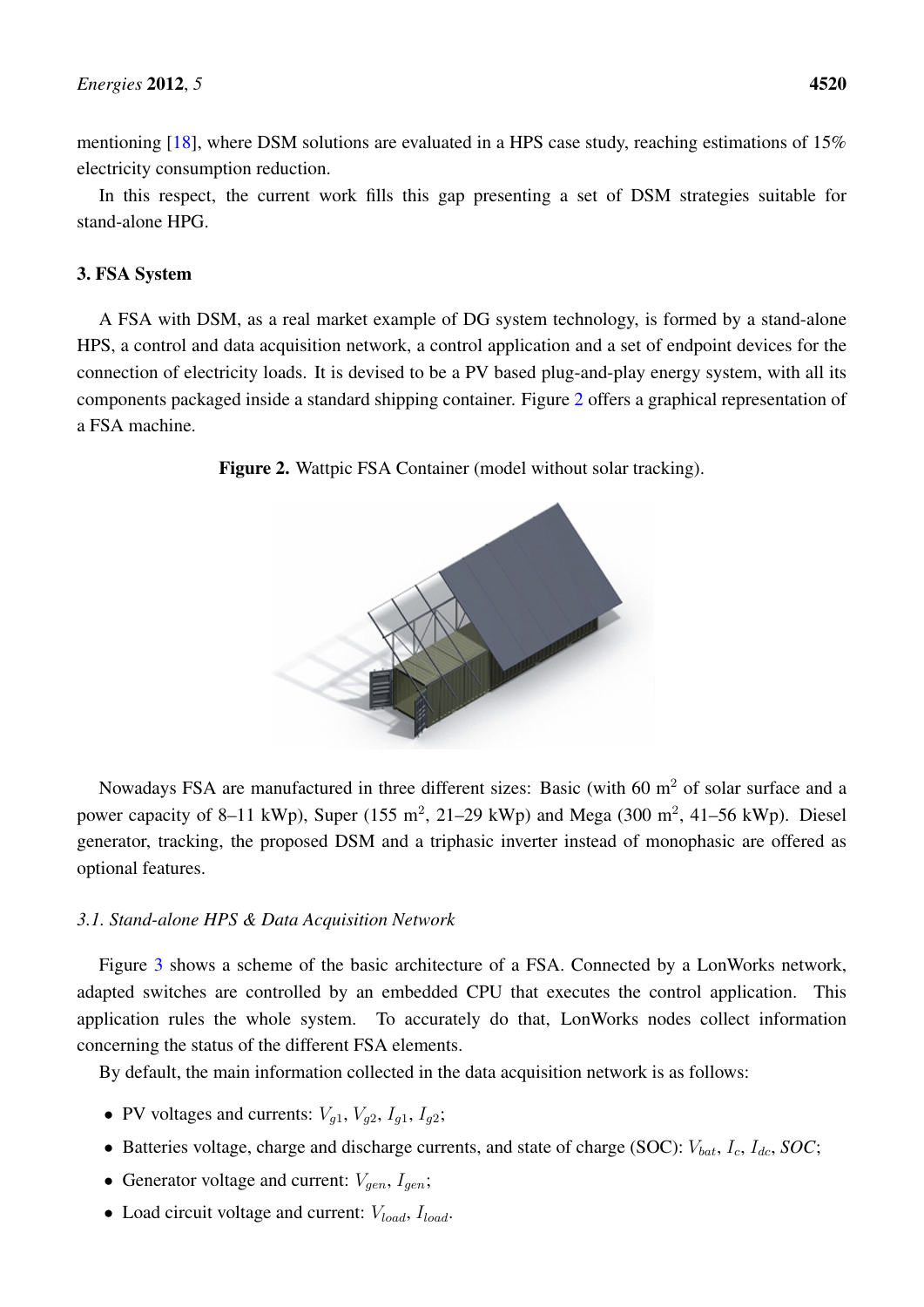<span id="page-4-0"></span>

#### Figure 3. Basic architecture of an FSA.

## *3.2. Endpoint Devices & Load Control Network*

In order to apply DSM strategies, a load control network is joined to the data acquisition network as shown in Figure [4.](#page-4-1) For the sake of flexibility and mobility, the load control network is intended to be implemented by means of wireless technologies, but for prototypes and early designs the implementation has been carried out extending the normal twisted-pair wired LonWorks network.

<span id="page-4-1"></span>Figure 4. Data management system scheme. Grey boxes are data acquisition devices (LonWorks) whereas white boxes are load control devices (wireless network). Note that two gateways are also present: Lon/wireless, serial/Lon.



Each load control network device is formed by: (a) a transceiver, to allow the communication within the network; (b) a control PCB, which opens and closes the power circuit to the load and collects its status; and (c) the electrical load itself. The transceiver and the control PCB forms together what is called an *endpoint device*.

The communication corresponding to the load control devices follows a master-slave structure, it is always started by the master, *i.e.*, the control application of the CPU, and slaves do not communicate with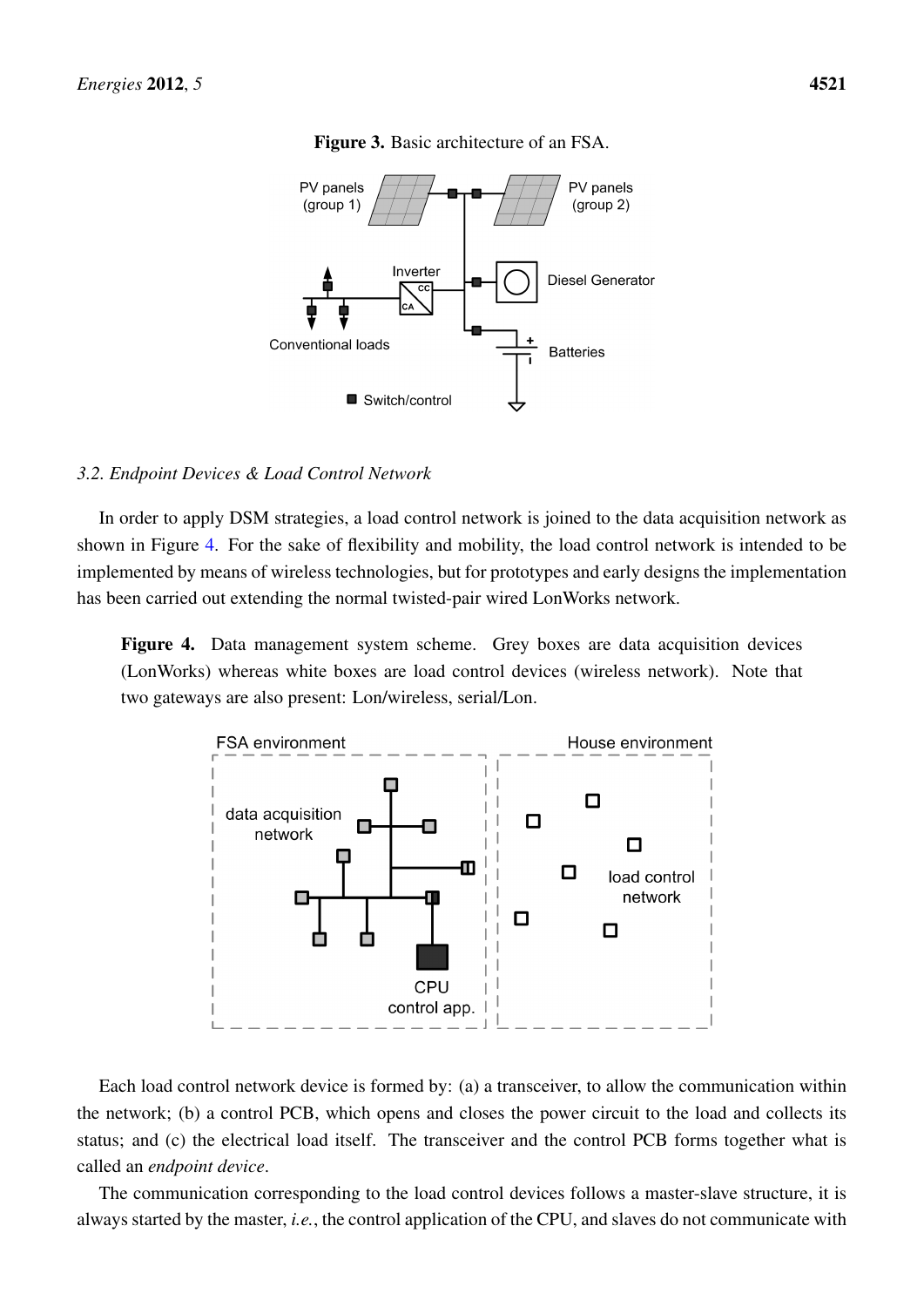<span id="page-5-0"></span>each other at this application level. Therefore, the master deploys *com request* and *address* to initiate the communication to a specific endpoint device (Figure [5\)](#page-5-0), which will obey the master *command* (e.g., switch on, off or send data). The available data consist of load voltage, current and status (on/off). Endpoint devices acknowledge the communication request and also inform the master when commands have been successfully executed.

Figure 5. Load control device network input and output variables.



The addressing system allows up to 256 independent loads to be connected to the network. In case more loads must be joined, to add them is possible in the current version without any hardware enhancement by splitting the system at the network level.

Ongoing versions of endpoint devices are planned to offer a more complete load configuration according to load definitions and DSM requirements (Sections [3.3](#page-5-1) and [4\)](#page-7-0).

## <span id="page-5-1"></span>*3.3. Load Definition*

DSM strategies are based on a *load definition* in keeping with the approach previously proposed in [\[13\]](#page-15-1). Here, additional load types are added to fulfill some of the special requirements that appear in stand-alone HPS scenarios. Therefore, loads are defined with labels (not necessarily exclusive each other) that explain their use and behaviour. Table [1](#page-6-0) offers a summary of the basic load types, definitions and examples.

In addition to using load types, electrical loads are integrated into the network by means of: an identifier or name, a description (optional) and an address. When needed, time information must also be provided (e.g., running time, supply period, forbidden times). In the current version of the FSA system, only addresses are physically configured on endpoint devices; the rest of information must be updated by using a graphical user interface (GUI) connected to the FSA control application.

Once electrical loads are correctly identified and configured within the system, the control application makes the most of the load definitions by means of advanced and predictive strategies (Section [4\)](#page-7-0). Note that, although advisable, not all loads must be necessarily identified or integrated by endpoint devices.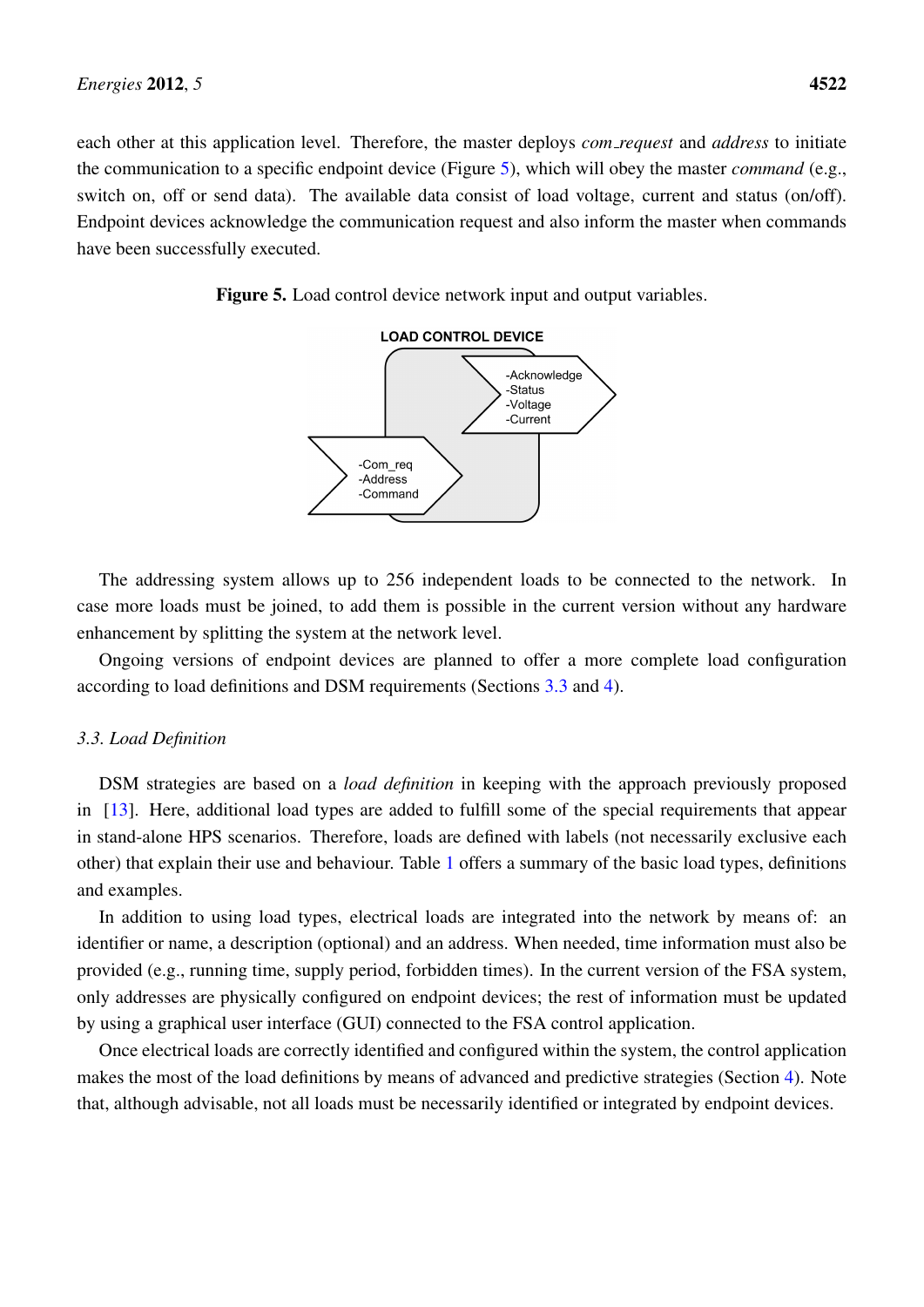<span id="page-6-0"></span>

| <b>Type</b>                  | <b>Definition</b>                                                                                                | Examples (depending on the specific case)                                                             |  |
|------------------------------|------------------------------------------------------------------------------------------------------------------|-------------------------------------------------------------------------------------------------------|--|
| Standby                      | Devices that have a consumption in standby mode and                                                              | Cooker, oven, white goods, office equipment,                                                          |  |
|                              | remain in standby when people are absent.                                                                        | entertainment (TV, DVD, etc.).                                                                        |  |
| Permanent                    | Devices that are continuously switched on with a quite<br>stable energy consumption.                             | Fridge, freezer.                                                                                      |  |
| Shiftable                    | Loads that can be shifted in time. Once switched on,                                                             | Washing machine, dishwasher, storage heater and                                                       |  |
| (or deferrable)              | power cannot be cut until the process is over.                                                                   | water heater, pumps, garden watering, etc.                                                            |  |
| Divisible                    | A special kind of shiftable load that can be split in<br>several supply periods.                                 |                                                                                                       |  |
| Priority                     | Normal loads that must be supplied when it is required                                                           | Lighting, communication devices, cooker, oven, dryer,                                                 |  |
| (or arbitrary,<br>mandatory) | by users.                                                                                                        | white goods, office equipment, entertainment, battery<br>chargers, ventilation, cooling devices, etc. |  |
| Optional                     | Loads that the system is not forced to supply but can<br>freely do it if energy conditions are suitable.         | Pumps, supporting ventilation, heating or cooling, etc.                                               |  |
| Excess                       | Loads provided to avoid energy waste or system<br>deterioration due to excessive generation <i>(islanding)</i> . | Fuel generation (hydrogen), water heating, freezer<br>cooling, etc.                                   |  |

## Table 1. Load definition.

## *3.4. Control Application*

The application that rules the whole system and remains in the central CPU is called GEINCO (intelligent management of consumption). It has been developed by Wattpic together with La Salle, Ramon Llull Univerity (Barcelona, Spain) to allow real control of HPS as well as simulation for study phases. In addition, different combinations of simulated and real components are also possible. To do that, every separated part of the system must be configured independently at the beginning of the project. Whenever a specific part is physically connected to the system (data acquisition network or load control network) and is expected to be operated in an execution mode (on-line control), it is defined as *real*, otherwise it is *simulated*.

As far as simulation is concerned, the distinct elements are modeled as follows:

• PV panels/groups

Data concerning PV groups are simulated using databases of monitored data. In addition to allowing several profile loading, mathematical variations upon the source files can be introduced to simulate changing, evolving external conditions.

• Backup energy source

The fuel consumption vs. power curve of the backup energy source (by default, a diesel generator) is defined to be linear, provided the fuel consumptions at maximum and minimal power generation rates.

• Batteries

The current version of GEINCO utilizes the model proposed by [\[19\]](#page-15-7) for lead-acid batteries, specifically developed for hybrid system simulation. Ambient temperature, the arrangement of battery cells (parallel, series), the capacity  $(C_{20})$  and the initial SOC are required as input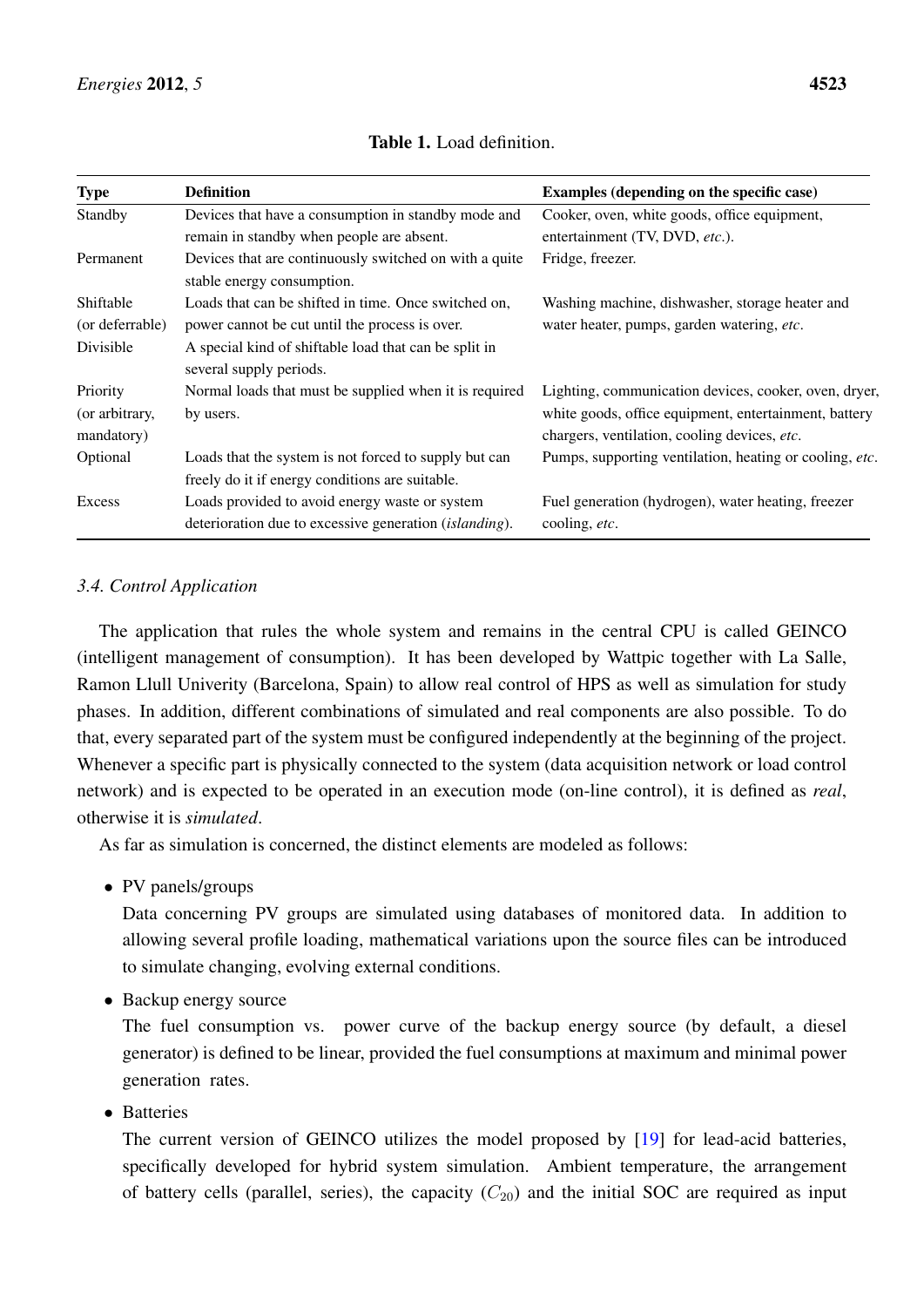parameters. Additional battery models are planned for future versions as well as improved battery performance indexes, e.g., SOH.

• Electrical loads

When simulated, loads are defined similarly to the real case. In addition, the power consumption during on and off status must be established (Note that specific load consumptions are considered constant during simulations. It is a source of inaccuracy associated to the simulation constraints that are assumed for calculations). During the execution phase, simulated loads can be switched on and off using the SCADA (Supervisory Control And Data Acquisition) application or according to predefined schedules stated in the design phase.

After the definition of control strategies (Section [4\)](#page-7-0), the last aspect to configure in the FSA control application project states whether the execution phase will operate in a *real time* or a *simulated time*. Therefore, it fixes the basis of the FSA project purpose: real control or simulation. Here, parameters to configure have to do with sampling rates (real case) and simulation speed (simulation case).

GEINCO application simulates and controls, but also operates as a SCADA system and generates performance reports on demand.

# <span id="page-7-0"></span>4. DSM Strategies for HPS

The strategies developed for the GEINCO application so far are as follows (they are not necessarily exclusive each other, some combinations are possible):

• Classic  $(C)$ 

The application leaves control in hands of the electrical equipment (inverters, switches, battery chargers) that automatically and individually implement maximum power point tracking techniques (MPPT) and other strategies depending on the device manufacturer.

• Load Threshold (LdT)

The backup system (diesel generator) is switched on if the consumption of a specific load exceeds a defined threshold  $(th_{dd})$ .

• Line Threshold (LnT)

The backup system is switched on when the whole load circuit consumption exceeds a defined threshold  $(th<sub>ld</sub>)$ . LdT and LnT exist to prevent batteries to suffer high rate discharges as, in such cases, the effective capacity falls off dramatically and batteries can even be damaged. In both strategies, even if any consumption decreases under the given thresholds, generators continue working for a prefixed time or until batteries are fully charged.

• SOC Threshold (SocT)

The backup system is switched on when the SOC of batteries are under a defined threshold  $(th<sub>SOC</sub>)$ . Again, generator is kept at least for a prefixed time or until batteries are fully charged. SocT is also devised in order to protect batteries, avoid degeneration and therefore lengthen batteries' useful life.

• Basic Criteria upon Shiftable Loads (BCSL) Shiftable loads are supplied if battery SOC level is over a first threshold and batteries are charging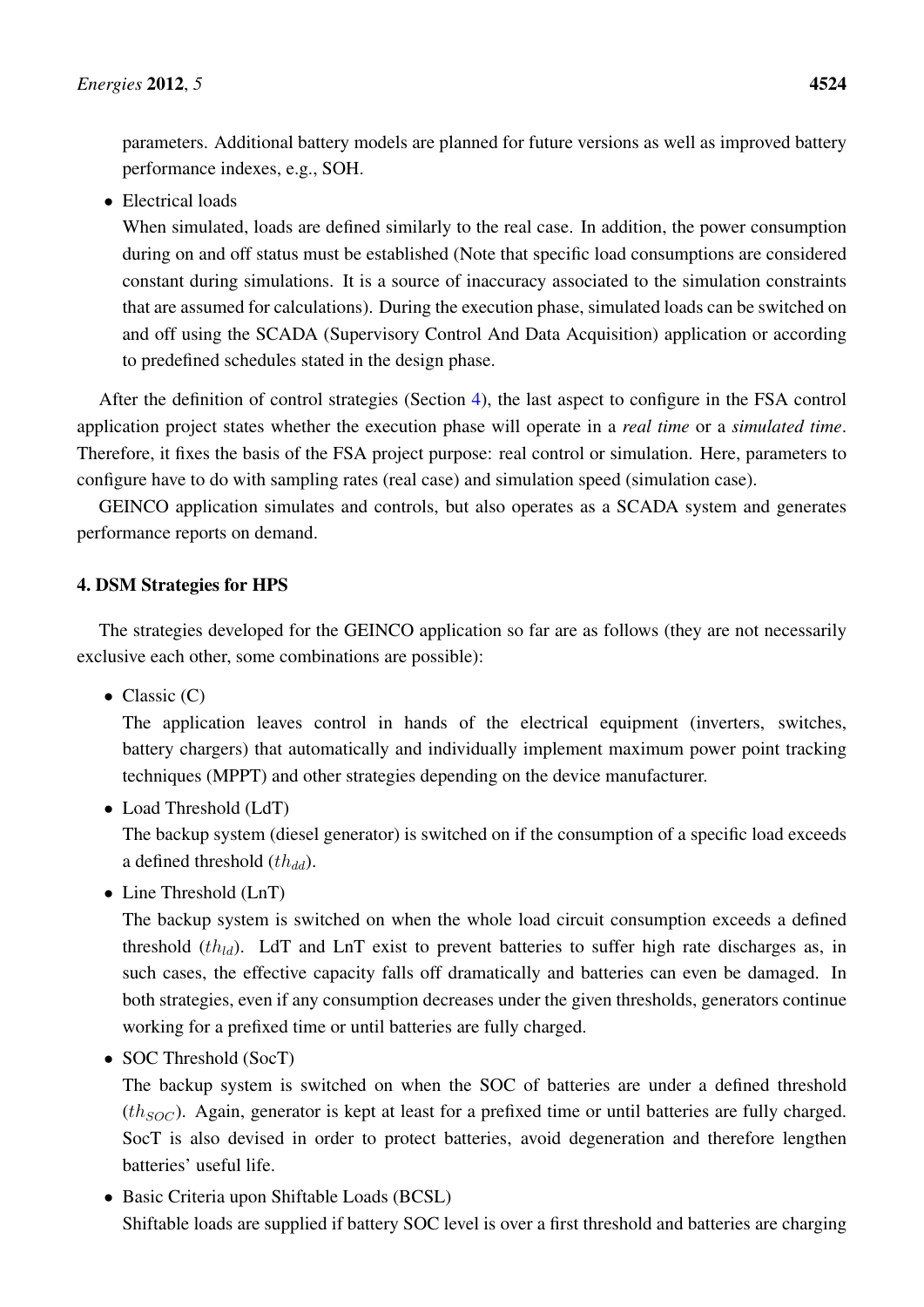$(th_{SOC}^1$ , suitable conditions), or also if SOC is over a second threshold even when batteries are not charging ( $th_{SOC}^2$ , excellent conditions).

- Basic Criteria upon Divisible Loads (BCDL) An activation threshold  $(th_{SOC}^A$  and a deferment threshold  $(th_{SOC}^D)$  considering SOC status are established for divisible loads. BCSL and BCDL strategies are forced to supply every shiftable load before a time period—specifically defined for every load—is over.
- Basic Criteria upon Optional Loads (BCOL) Similar to the BCDL case, but here thresholds are usually more restrictive  $(th_{SOC}^{01}$  and  $th_{SOC}^{o2}$  respectively).
- Standby Control (SbC)

Loads defined as standby type are disconnected when nobody is at home or in sleeping periods. In the prototype, occupancy is collected by means of a smart sensor located in the lock of the dwelling access door and joined to the wireless network (in addition to usual user commands). Sleeping periods are defined by schedules or specific general commands for users.

• Placement of Loads based on Predictions (PLP)

In a similar way to [\[13\]](#page-15-1) but adapted to the current scenario, the system predicts the expected generation, demand and SOC curves for the next day. If weather prognosis is also considered, the effect is directly calculated on the generation and SOC predicted curves. Therefore, for every shiftable load the system proceeds as follows:

- 1. The controller calculates an objective function  $d[n]$  for the "shiftable load i"  $M_i$ ;
- 2. The objective function states the best point for adding a new load.

Based on [\[13\]](#page-15-1), the objective functions is defined as:

<span id="page-8-0"></span>
$$
d[n] = f(\tau[n], s[n], P[n]) * M_i[n]
$$
 (1)

where  $*$  marks convolution,  $s[n]$  stands for the predicted SOC curve,  $P[n]$  refers to the next power generation curve (PV system), and  $\tau[n]$  is the predicted demand.  $M_i[n]$  is modeled based on the supply period  $(p)$  and the running time  $(r)$ , in addition to other possible time constraints. Curves are defined as time series with a length of one day.

The term on the left side of the convolution represents a curve where predicted system status variables are assessed together. The values of the curve inform about the *inconvenience* for energy consumption (obtaining maximum values where consumption is not advisable). A basic, simple approach for this calculation consists of weighting the status variables after a z-score transformation:

$$
f(\tau[n], s[n], P[n]) = \alpha \frac{\tau[n] - \mu_{\tau}}{\sigma_{\tau}} - \beta \frac{P[n] - \mu_{P}}{\sigma_{P}} - \gamma \frac{s[n] - s_{ct}}{s_{rg}} \tag{2}
$$

 $\alpha$ ,  $\beta$  and  $\gamma$  are weights set to establish the importance of every term (e.g.,  $\alpha = \beta = \gamma = 1$  has been experimentally confirmed for some specific scenarios); means  $(\mu)$  and standard deviations ( $\sigma$ ) are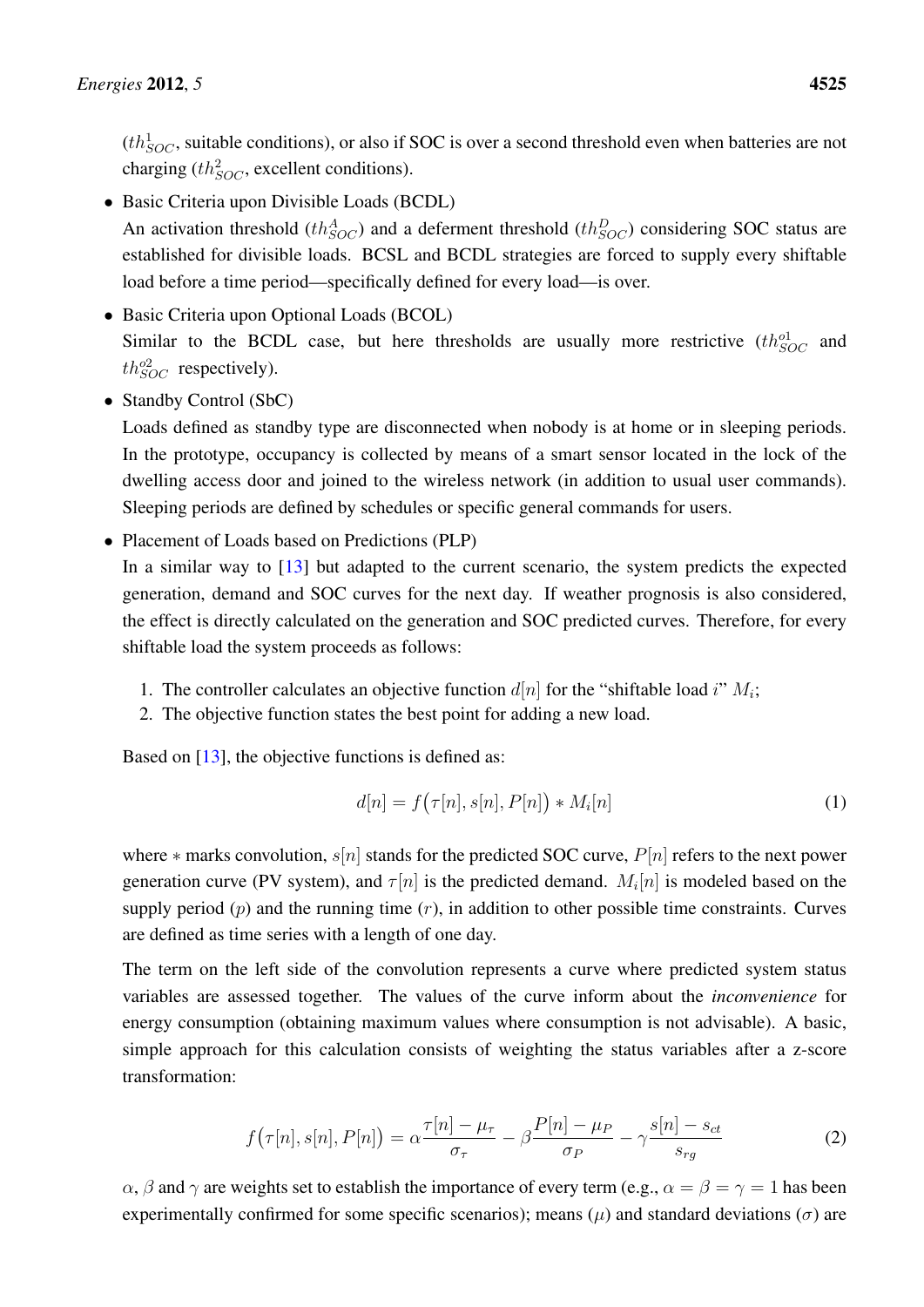calculated considering the values of the whole predicted day;  $s_{ct}$  and  $s_{rg}$  are selected to allow SOC level to be combined with other indexes (e.g.,  $s_{ct} = 0.85$  and  $s_{rq} = 0.15$ , also experimentally confirmed for specific equipment).

In Equation [\(1\)](#page-8-0), convolution is used as a *moving average*, hence a global minimum in  $d[n]$  is obtained for a *n* where  $M_i[n]$  can be centered and minimize *performance inconvenience*, *i.e.*, the most suitable moment to locate the load.

Note that, whenever a shiftable load is finally placed, the predicted demand curve is updated and the new addition is considered for subsequent shiftable loads.

• Energy Feedbacks

The optimized running of a stand-alone HPS requires users' awareness and collaboration. By means of GUIs or indicators lights adequately placed in the home environment, users can obtain useful system feedback in order to keep a correct and proactive behaviour. An intuitive, basic proposal of feedback panel for GUIs is shown in Figure [6.](#page-9-0) In the example, users get real-time meaningful information of the system status. They obtain estimations of the current level of renewable generation, the energy available in batteries, the load demand according to the system size and capacities and, finally, advice showing if consuming energy is appropriate or must be reduced (last indicator on the right side). Arrows add a dynamical, predictive dimension informing about the expected next status.

<span id="page-9-0"></span>Figure 6. Example of system feedbacks addressed to users. Arrows mark predicted evolution or tendency.



Due to the scenario dependence, algorithms that find optimized values for the introduced thresholds and related parameters are difficult to develop. So far, designs use rough but satisfactory values based on the practitioners experience and the design guidelines obtained from the related literature (e.g., [\[20,](#page-15-8)[21\]](#page-15-9)) and the specific battery documentation provided by manufacturers. GEINCO application, as a simulation tool, is expected to provide accurate parametrization for a given scenario. Also other common, publicly available simulation tools are being used for parameter optimization (e.g., TRNSYS).

## 5. DSM Test by Simulations

In order to check the suitability of some of the proposed DSM strategies, a set of simulations have been executed deploying the GEINCO application. Models and parameters have been selected as realistic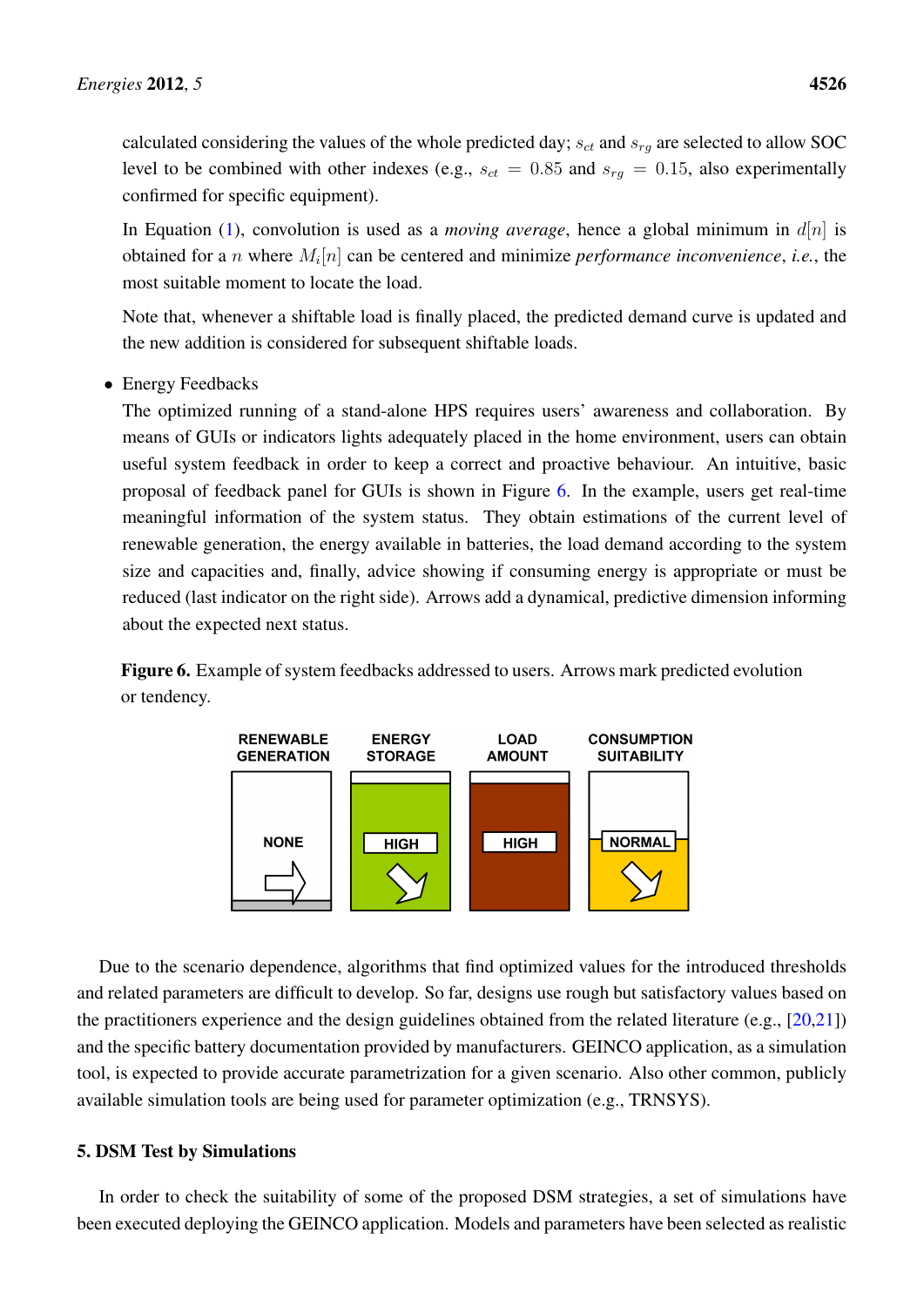as possible following the FSA system equipment features and using data collected from a stand-alone rural house actually connected to a FSA and owned by the Wattpic company (partially used as a test-bed environment).

## *5.1. Boundary Conditions & Component Models*

For the simulations, data concerning PV generation have been obtained from a FSA of 2 kWp (single azimuthal axis and 45◦ PV inclination, it is smaller compared with the current commercial models), collected from 10th to 20th April 2004 in la Llagostera (Catalonia, Spain),  $41°49'$  N  $2°53'$  E. The average power generation for the selected 10 days is 640 W.

The selected diesel engine has a maximum power of 7.5 kW with a maximum consumption rate of 3.4 L/h and 1 L/h at the minimum. As far as the battery group is concerned, it is formed by lead-acid tubular vented cells with  $C_{20}$  = 122 Ah, arranged in 7 parallel branches of 11 cells per branch. The total capacity of the group is roughly  $C_{10} = 500$  Ah.

## *5.2. Electrical Loads*

Electrical loads are designed according to the demand curves collected from the stand-alone house under test for a weekly scope. Figure [7](#page-10-0) shows the representative, habitual load demand curve adapted to a daily scope. Note that shiftable loads are differentiated but still placed in their common supply period according to users' behaviours and habits. In principle, the white areas in the figure are susceptible to be managed and moved by DSM strategies.

<span id="page-10-0"></span>



For the simulated period, the average power demanded by loads is roughly 495 W (shiftable loads included). From here, three shiftable loads have been modeled considering a daily basis:

- Watering pumps. Summarized as one daily *divisible* load of 800 W with a length of 2 h;
- Washing machine or dishwasher. Summarized as one daily *shiftable* load of 500 W with a length of 3.5 h;
- Supporting water heater. Summarized as one daily *shiftable* load of 400 W with a length of 1 h.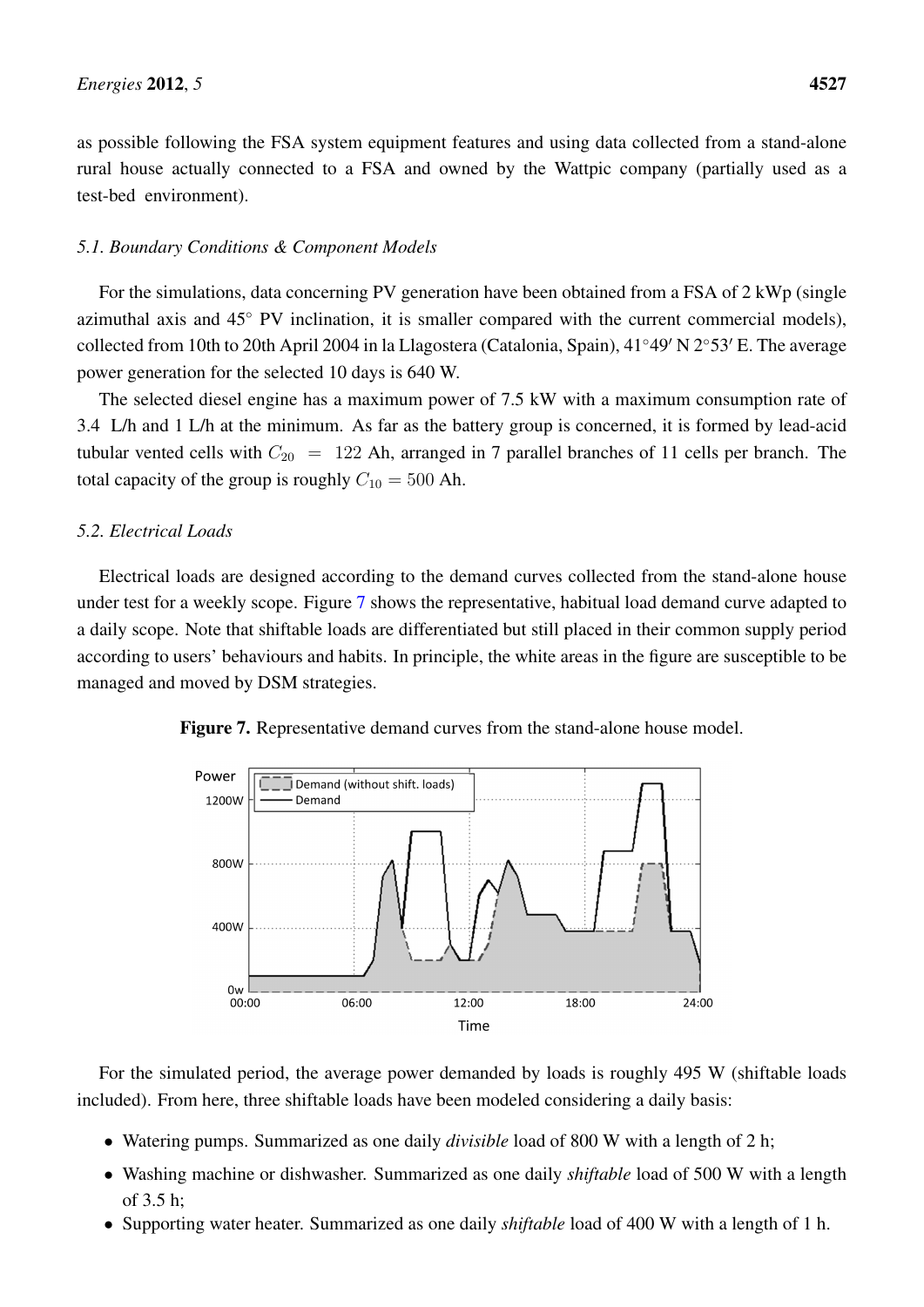### *5.3. Compared Performances*

Different tests have been carried out assuming diverse parametrization. For the selected scenario, we compare what is called a *classic* performance with an *advance* performance. They are defined as follows:

- Classic:
	- –only C and
	- $-$ SocT with  $th_{SOC} = 75\%$ .
- Advanced:
	- $-$ SocT with  $th_{SOC} = 75\%$ .
	- $-LnT$  with  $th<sub>ld</sub> = 1.5$  kW.

–BCSL, with the first threshold (suitable conditions)  $th_{SOC}^1 = 90\%$  and second threshold (excellent conditions)  $th_{SOC}^2 = 96\%$ .

-BCDL, with the first threshold (activation)  $th_{SOC}^{A} = 92\%$  and second threshold (deferment)  $th_{SOC}^{D} = 88\%.$ 

As far as the values of parameters are concerned, they have been established based on the next assumptions. In renewable energy installations with large number of batteries and where maintenance is expensive, energy systems are often sized to 20% to 50% depth of discharge (DOD) in order to reduce costs by lengthening battery life as much as possible [\[22\]](#page-15-10). The allowed DOD strongly depends in the specific type of batteries. Hence  $th_{SOC}$  in the selected example follows the usual configuration employed by Wattpic in their projects according to the equipment specifications and derived calculations. Similarly, high discharge rates are also controlled by  $th_{ld}$  according to battery manufacturers' information. Finally, BCSL and BCDL thresholds are adjusted after diverse parameter sweep peformed by the GEINCO simulator.

## 6. Execution & Simulation Results

#### *6.1. System Evolution*

In order to have a better appraisal of the system running and evolution, Figure [8](#page-12-0) shows superimposed, representative curves corresponding to an example day with low generation and considerable energy demand.

Since there are no forbidden time slots for shiftable loads, the system decides to supply some of them at midnight as batteries are fully charged (point *c1*). Shiftable loads feed on batteries in a time where there is no PV generation and some hours later cause a drop in the SOC level that momentarily stops the active divisible load. Afterwards, the system manages to supply the demand for the rest of the day, partially recovering thanks to the PV generation (about 50% lower than the expected in a sunny day). In any case, in the second half of the graphic the system is forced with a continuous demand of 300 W that ends up switching on the diesel generator to avoid that batteries drop under 75% of their capacity (point *c2*). The diesel generator satisfies the demand and also charges the batteries at their maximum level.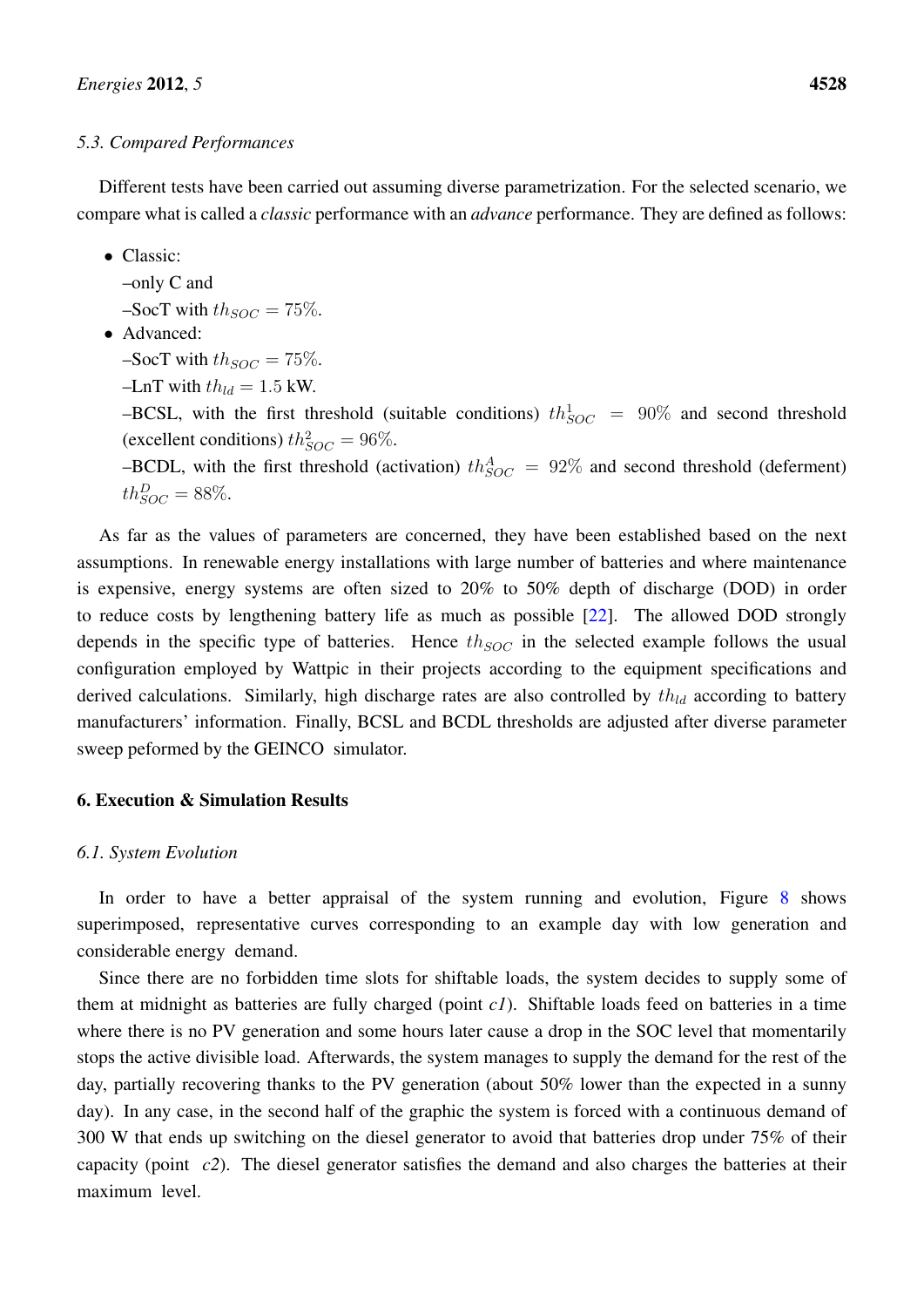

<span id="page-12-0"></span>Figure 8. Example of day with low generation and considerable demand.

## *6.2. Comparison Results*

<span id="page-12-1"></span>After 10 days of simulation, we obtain results of both *classic* and *advanced* configurations. Table [2](#page-12-1) summarizes the results with some performance indexes.

| <b>Index/Variable</b>    | Classic   | <b>Advanced</b> |
|--------------------------|-----------|-----------------|
| days                     | 10        | 10              |
| SOC (start)              | 1         | 1               |
| SOC (end)                | 0.89      | 0.87            |
| Consumed energy          | 118.7 kWh | 116.6 kWh       |
| Supplied by batteries    | $2.4$ kWh | $2.4$ kWh       |
| Supplied by diesel       | 35.7 kWh  | 26.5 kWh        |
| Supplied by PV           | 80.6 kWh  | 87.7 kWh        |
| Peak-sun hours/day $1$   | 5.4 h     | 5.8 h           |
| Non diesel generated $2$ | 69.9%     | 77.3%           |
| Consumed fuel            | 19.73L    | 14.12 L         |
| kWh/L                    | 1.81      | 1.88            |
| diesel efficiency        | 82.2%     | 85.1%           |

|  | <b>Table 2. Simulation Results.</b> |  |
|--|-------------------------------------|--|
|--|-------------------------------------|--|

Notes:  $\frac{1}{1}$  It is a calculation based on the PV generation. The higher value of the advanced strategy means that it is more efficient making the most of the sun energy. The *yearly average* calculated by  $[23]$  for the same region and considering  $45^\circ$  inclination is 3.7 peak-sun hours per day; <sup>2</sup> Percentage of energy that does not virtually come from the diesel generator during simulations. It is supplied by the PVs (sometimes through batteries) plus a little amount of energy taken from the initial charge of batteries (the origin of this initial store is a priori unknown).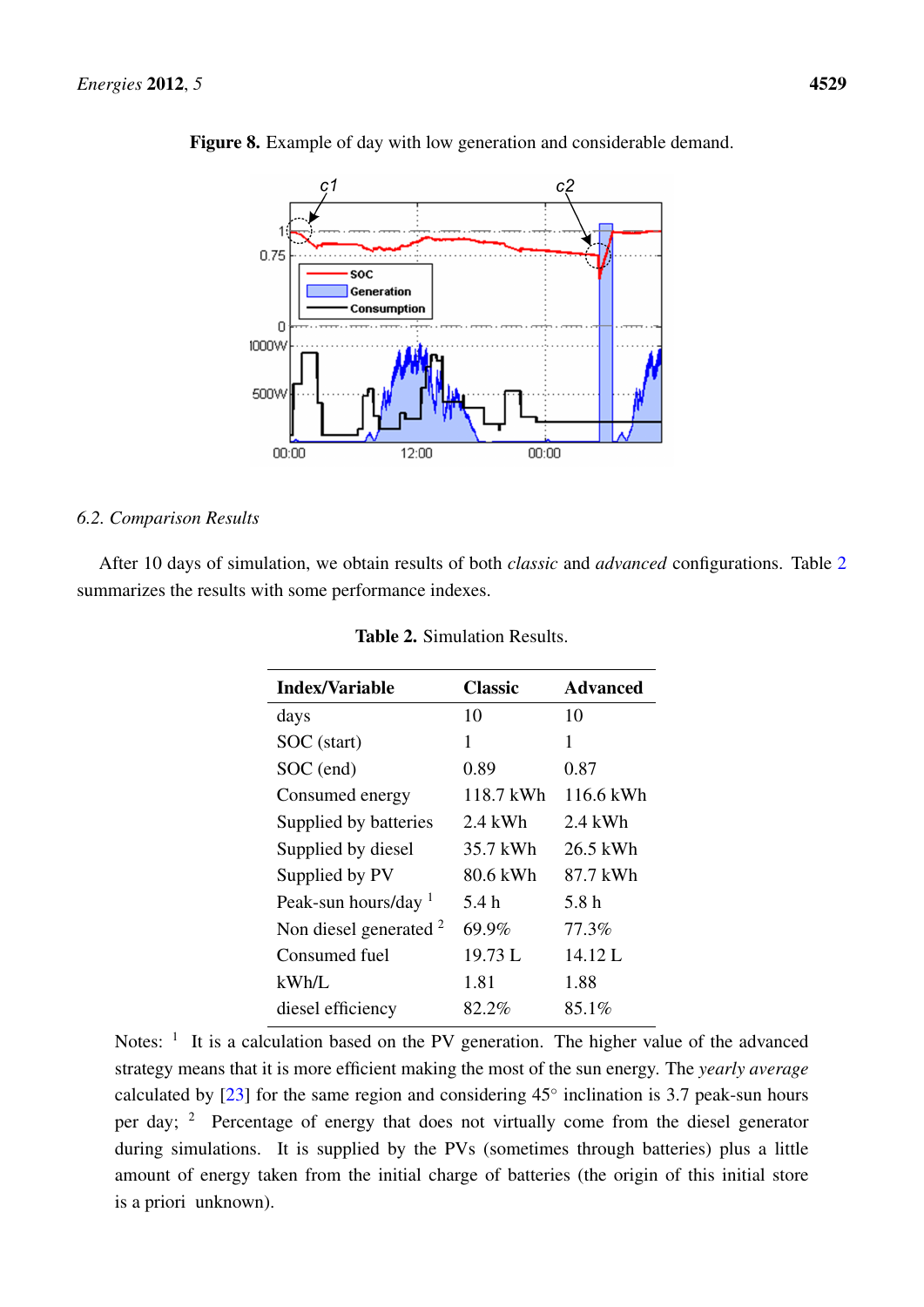The existing differences in the consumed energy between both cases  $(1.8\%)$  are due to the fact that battery charging and discharging show an implicit coefficient of performance about 0.8. Since the relationship between generation and demand is improved, energy leaving and returning to the batteries happen at a lower rate, hence lower consumption is required to accomplish the same work.

The exploitation of PV energy improves (8.9%) on account of the fact that periods where batteries are full and PV are generating energy result minimized. DSM strategies cause this effect as they relocate shiftable loads in the most profitable moments. In addition, a little part of such difference is due to the fact that, whenever the diesel generator is switched on, in that moment PV generation is wasted. In other words, reducing the usage of the diesel source entails the reduction of losses as simultaneities are avoided. Note that fuel savings account for about 28%.

Moreover, the system has a better control of the diesel source start and stop. It has an impact on the amount of load that is set for the expected diesel supply, making the engine to run in higher power rates. As a result, the diesel source performance is also enhanced.

## 7. Discussion

The test conducted in the previous section highlights that important savings can be achieved by sound DSM strategies adapted or aware of the HPS system nature. Noteworthy, the shown results are illustrative, but do not try to offer a representative measure of savings achieved by the application of DSM strategies. Other scenarios have been simulated and tested with lower distances in the levels of consumed fuels, but note that not all the presented DSM strategies are applied either. Informative and persuasive strategies for energy savings are difficult to be tested by simulations; but point to be productive [\[5\]](#page-14-4), specially marked for DG and HPG, which are more delicate solutions than classical central grids and where users aware of the particular system dynamics is a key factor for the system efficiency.

In general terms, the impossibility to give precise rates of potential savings are due to the fact that the final effect and behaviour of DSM strategies show a high dependence on the specific scenario. For example, stable consumption habits and a set of movable-defined loads draw situations where the control system has more freedom and capabilities to make the most of the available energy sources and storage units. In short, the presented DSM strategies precisely intend to confer flexibility and adaptability to the whole system in an application field where optimization and exhaustive exploitation of resources are mandatory.

### 8. Conclusions

This paper has shown (a) a set of DSM strategies adaptable to stand-alone HPS; (b) an overview of the requirements in terms of network, hardware and software to implement DSM in a real HPS case; and (c) a simulated performance comparison that supports the expectation of benefits to be obtained by the application of some of the proposed DSM strategies. Thus, the suitability of the introduced DSM strategies for a HPS provided with a consistent underlying system is confirmed. Now, next steps can be considered taking into account the two displayed perspectives:

On one hand, DSM strategies must be dealt together with PMS to reach optimization and synergistic performances. Furthermore, the refining of parameters and strategies is expected as a result of sensitivity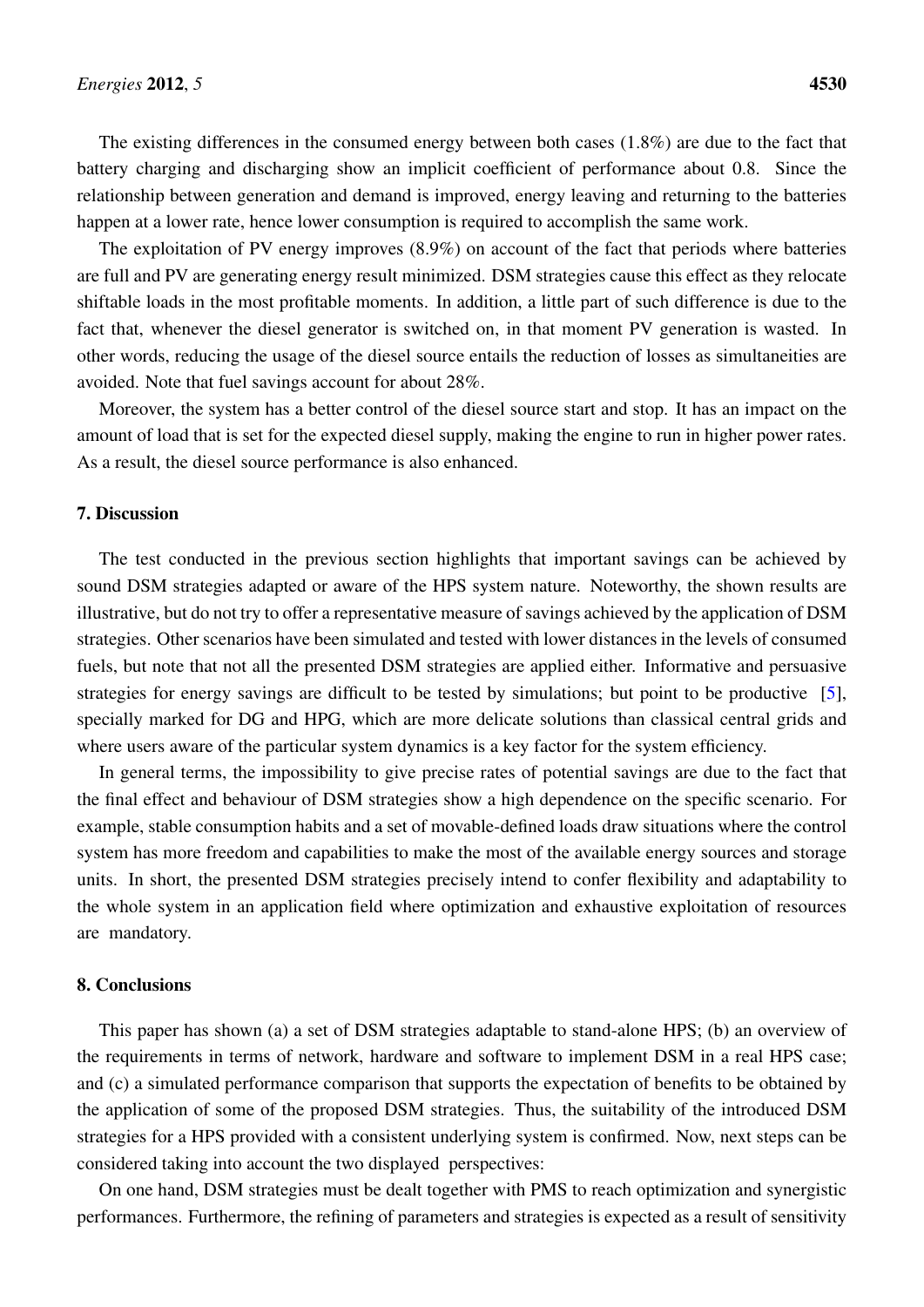analysis carried out using common simulation tools (e.g., TRANSYS, PVsyst), but also by means of the GEINCO application, which entails further advantages as it allows a closer and more tailored description of the specific case, installed equipment, supplied loads and implemented strategies. Additional renewable sources (e.g., wind) and components (e.g., fuel cells) for the design and refinement of DSM are also to be considered.

On the other hand, with regard to the presented HPS framework, enhancements in both networks (data acquisition and load control) are planned. New developments entail hardware and software developments, allowing *plug and play* connection of *endpoint devices* and improved control features. It is mandatory to ameliorate communication capabilities and allow the integration with other common automation protocols (mainly wireless). Finally, the maturing of the control application requires the constant development of libraries with alternative and more accurate models, strategies, algorithms and components.

## References

- <span id="page-14-0"></span>1. Lasseter, R. Control of Distributed Resources. In *Proceedings of Bulk Power System Dynamics and Control IV—Restructuring*, Santorini, Greece, 24–28 August 1998; pp. 323–330.
- <span id="page-14-1"></span>2. Daly, P.; Morrison, J. Understanding the potential benefits of distributed generation on power delivery systems. In *Proceedings of Rural Electric Power Conference*, Little Rock, AR, USA, 29 April–1 May 2001; pp. A2/1–13.
- <span id="page-14-2"></span>3. El-Khattam, W.; Salama, M. Distributed generation technologies, definitions and benefits. *Electr. Power Syst. Res.* 2004, *71*, 119–128.
- <span id="page-14-3"></span>4. Pepermans, G.; Driesen, J.; Haeseldonckx, D.; Belmans, R.; D'haeseleer, W. Distributed generation: Definition, benefits and issues. *Energy Policy* 2005, *33*, 787–798.
- <span id="page-14-4"></span>5. Fischer, C. Feedback on household electricity consumption: A tool for saving energy? *Energy Effic.* 2008, *1*, 79–104.
- <span id="page-14-5"></span>6. Palensky, P.; Dietrich, D. Demand Side Management: Demand response, intelligent energy systems, and smart loads. *IEEE Trans. Ind. Inf.* 2011, *7*, 381–388.
- <span id="page-14-6"></span>7. Gellings, C. The concept of demand-side management for electric utilities. *Proc. IEEE* 1985, *73*, 1468–1470.
- <span id="page-14-7"></span>8. Strbac, G. Demand side management: Benefits and challenges. *Energy Policy* 2008, *36*, 4419–4426.
- <span id="page-14-8"></span>9. Dincer, I. On thermal energy storage systems and applications in buildings. *Energy Build.* 2002, *34*, 377–388.
- <span id="page-14-9"></span>10. Lin, C.; Wang, Z. Selective control model of DSM in residential area based on load monitoring system. In *Proceedings of the 2nd International Conference on Artificial Intelligence, Management Science and Electronic Commerce (AIMSEC)*, Zhengzou, China, 8–10 August 2011; pp. 4296–4299.
- <span id="page-14-10"></span>11. Mohsenian-Rad, A.; Wong, V.W.S.; Jatskevich, J.; Schober, R.; Leon-Garcia, A. Autonomous Demand-Side Management Based on Game-Theoretic Energy Consumption Scheduling for the Future Smart Grid. *System* 2010, *1*, 320–331.